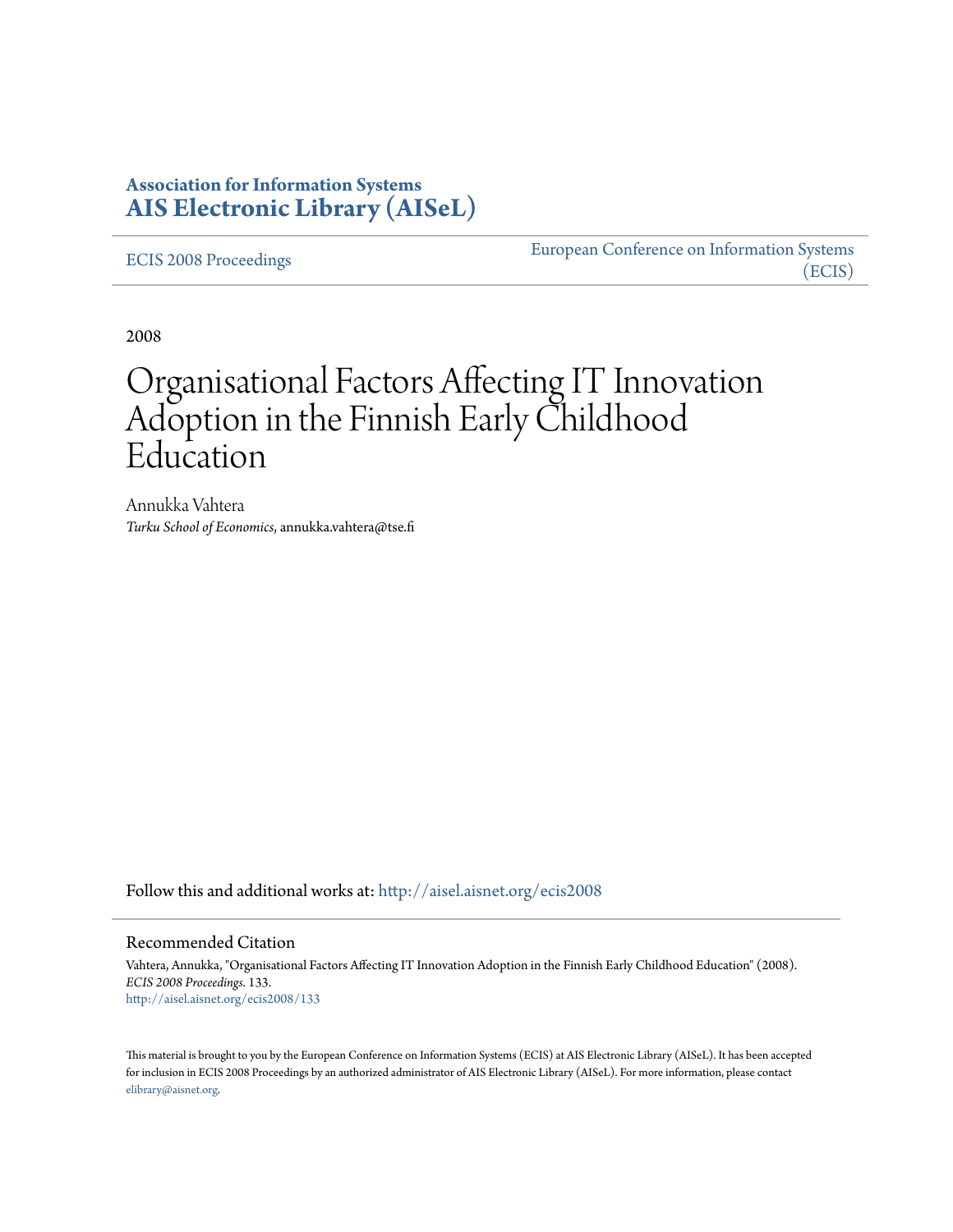## ORGANISATIONAL FACTORS AFFECTING IT INNOVATION ADOPTION IN THE FINNISH EARLY CHILDHOOD EDUCATION

Vahtera, Annukka, Turku School of Economics, Rehtorinpellonkatu 3, 20500 Turku, Finland, annukka.vahtera@tse.fi

### Abstract

*Continuous technological development has created new ways of utilising IT in the public sector. However, the use of information technology is still to a large degree in its infancy in early childhood education. The study focuses on the adoption of IT innovations within early childhood education context in Finland. IT innovations can be used for instance in communication between different actors in early childhood education, in rationalisation of day care management and in support of the child's healthy growth. The study examines the organisational factors that enhance or hinder organisational innovativeness. A qualitative multiple case study approach was selected in order to understand the adoption processes in different organisations.*

*Keywords: Adoption, Public Sector IS/IT Resource Management, Case Studies of Real-world IS Deployment.*

### **1 INTRODUCTION**

Public sector is pursuing to improve its productivity and effectiveness by rethinking missions, reengineering processes and implementing information technology solutions (Kamal 2006). Pressure concerns the whole public sector, but social care sector is not yet a great user of information technology and it is therefore behind for instance health care sector in using different IT solutions. This paper examines the use of IT innovations within early childhood education in Finland, which is still to a large degree in its infancy: prior research on information technology usage in early childhood education has mostly focused on assessing the impact of different educational games on children's learning (Järveläinen, Kestilä et al. 2006).

In order to hasten the development of Finnish information society, the Finnish Government launched a policy programme called "Government Information Society Programme" in 2003. The aim of the programme is to improve competitiveness and productivity, to promote social and regional equality and to improve citizens' well-being and quality of life through effective use of information and communications technologies (Harjuhahto-Madetoja, Ahonen et al. 2007). These aims concern also the Finnish day care and early childhood education development. Early childhood education should be involved in the development of the Finnish information society and in the transformation of operational environment. Information technology enables for example new working practices in day care, more effective communication between different early childhood education actors and better quality education.

Finland is often been ranked as one of the leader countries in exploiting information and communication technology to revise its economy and to reform its public administration (OECD 2003; Accenture 2004; Accenture 2007), but for some reason early childhood education has not been at the head of this development. However, after the launch of 'Government Information Society Program' in 2003, the development of Finnish e-government has been spread to early childhood education area as well, and many e-government development projects have taken wind under their wings.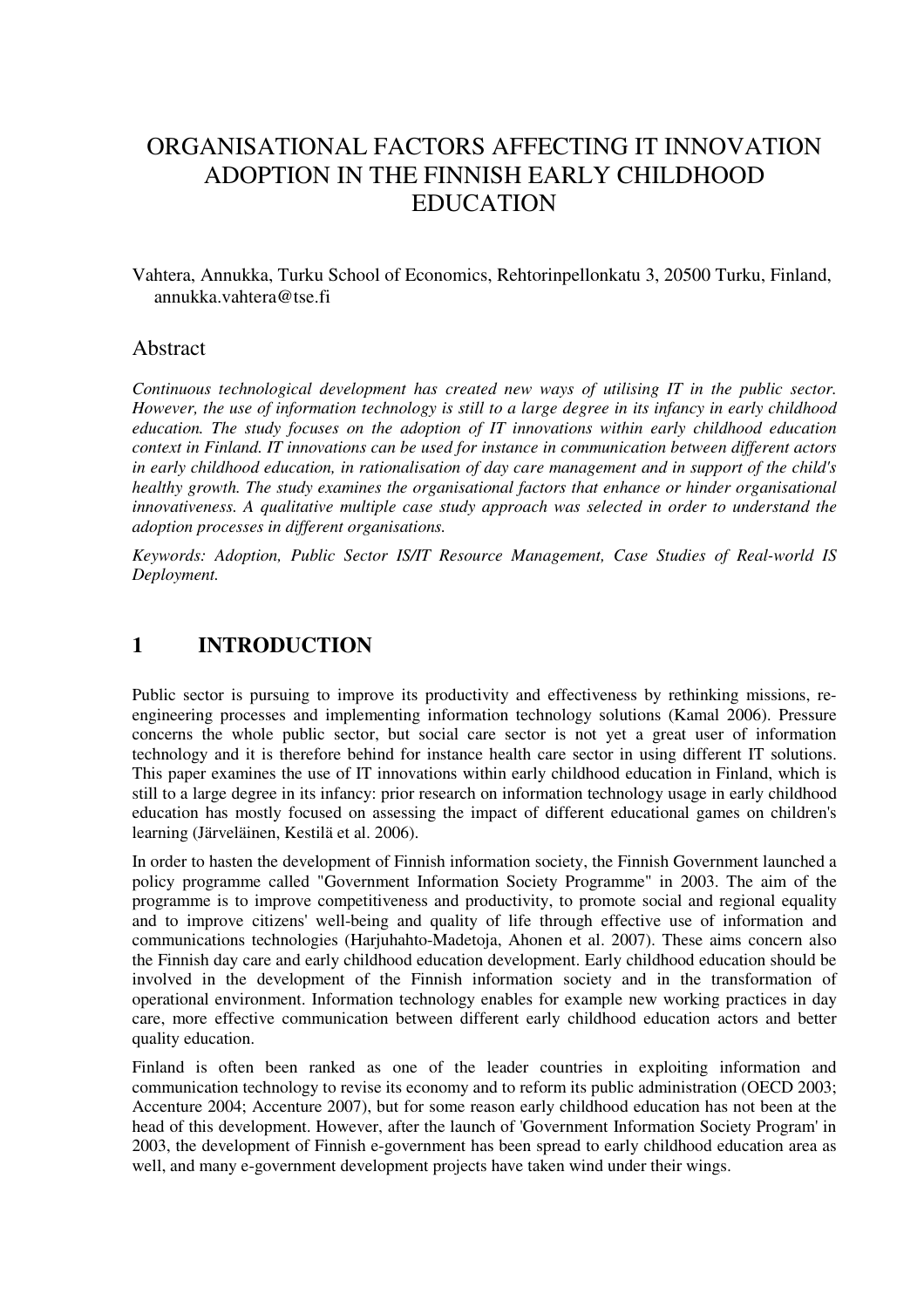In Finland, every child has a statutory subjective right to receive public day care and the municipalities are responsible to organise day care according to the demand. The concept early childhood education (ECE) refers to the care of children under compulsory school age (ages 0–6). Early childhood education emphasises the importance of co-operation between different administrations in relation to the organisation of early childhood education and care services for children and parents as well as the educational partnership of parents and personnel (Ministry of Social Affairs and Health 2002).

Day care takes place mostly in day-care centres (approx. 70 % of the children) or in family day care, which offer full day, full year service, including evening, night and weekend childcare for children whose parents are either working or studying. The main goal in day care is to promote child's healthy growth, development and learning skills. Day care should also support parents raising their children (Day care Act 36/1973). Early childhood education in Finland is a well-developed system and much appreciated by parents. Early childhood education is assured by public investments, and quality regulations are clear and strictly enforced. According to a recent study, there were approximately 186 000 children in day care, which represents over 50 per cent of the children under compulsory school age. In 2005, municipal day care employed 57 000 employees. In all, Finnish social care employed 101 000 employees in 2005, thus day care workers represent a considerable proportion of municipal workforce (Färkkilä, Kahiluoto et al. 2006).

The overall situation in the Finnish early childhood education is good: day care has been organised extensively, personnel is well educated and the premises are of good quality, but at the same time there are some concerns. The number of children in day care groups has risen at the same time as the number of personnel has decreased, which results to a situation where teachers have less time to educate children and they have to spend more time on administrative tasks. Another concern is the health of the children and the need for early childhood special education. Day-care centres are nowadays also accountable units in municipalities which causes some changes in every day work. Current challenges and needs for improvements are also linked to the teamwork of early childhood education personnel and parents (Ministry of Social Affairs and Health 2002; Ikola-Norrbacka 2004).

In this paper we are interested in the organisational factors which affect to the adoption of IT innovations in the early childhood education context. The paper is organised as follows: in the next section, IT innovation and factors influencing innovation adoption in organisations are presented. Section 3 introduces methodology, cases and findings. Discussion of the findings takes place in section 4.

### **2 THEORETICAL FRAMEWORK AND CONCEPTS**

### **2.1 IT Innovation Adoption**

Rogers' (1995) Diffusion of Innovations (DOI) theory is widely used in information systems research to study user adoption of new technologies. Rogers defines diffusion as 'the process by which an innovation is communicated through certain channels over time among the members of a social society (Rogers 1995) . An innovation is a new idea, new product or service, a new production process technology, a new structure or administrative system, or a new plan or program (Damanpour 1991; Rogers 1995) whereas IT innovation refers to administrative or operational ideas, practices or objects perceived as new by an organisational unit and whose underlying basis lies with information technology (Lind and Zmud 1991).

The four determinants of diffusion of innovation are therefore innovation, communication channel, time and social system. Rogers (1995) defines social system as a set of individuals, informal groups, organisations, and subsystems that are engaged in joint problem-solving to accomplish a common goal. This study concentrates on the organisational aspect of social system. All types of organisations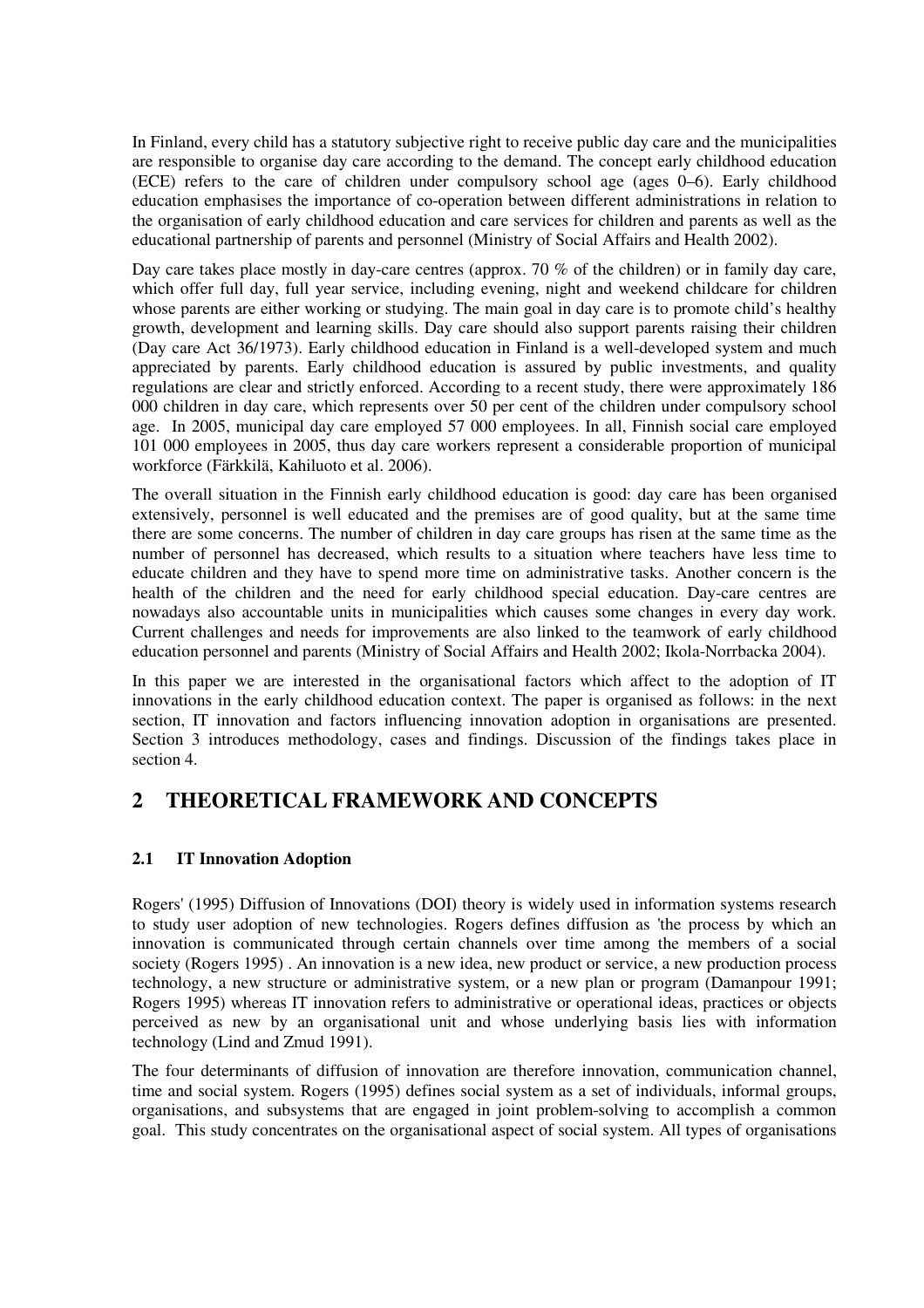adopt innovations in order to respond to the changes in their external and internal environments (Damanpour 1991).

Innovativeness can be described as a degree to which an individual or an organisation is relatively earlier in adopting new ideas than other members of a system. Innovations have a great impact on different organisations' activities, which is why the organisational innovativeness is widely studied (Meyer and Goes 1988; Damanpour 1991; Rogers 1995; Mustonen-Ollila and Lyytinen 2003; Lee and Xia 2006). Despite the impressive amount of empirical studies on organisational innovativeness carried out, the findings are far from unequivocal (Meyer and Goes 1988; Damanpour 1992; Mustonen-Ollila and Lyytinen 2003) and the literature on organisational innovativeness has often been described contradictory (Downs and Mohr 1976; Moch and Morse 1977; Kimberly and Evanisko 1981; Damanpour 1991). This study utilises widely used Damanpour's (1991) meta-analytic review of the relationships between organisational innovativeness and its determinants.

### **2.2 Organisational Determinants and Organisational Innovativeness**

### *2.2.1 Organisational Size*

Organisational size has long been considered to be one of the most important determinants affecting innovation adoption. Kimberly and Evanisko (1981) define organisational size as organisation's resources, transaction volumes or workforce size. Organisational size is often held positively related to innovation adoption, but as for instance Lee and Xia (2006) point out, a consistent relationship between organisational size and innovation adoption has not been established. Researchers have found positive (Moch and Morse 1977; Kimberly and Evanisko 1981; Kennedy 1983; Dewar and Dutton 1986; Damanpour 1992; Fuller and Swanson 1992; Premkumar and Potter 1995; Rogers 1995; Aguila-Obra and Padilla-Meléndez 2006; Kamal 2006), negative (Utterback 1974; Hage 1980) and nonsignificant (Aiken, Bacharach et al. 1980; Grover and Goslar 1993) interdependencies. Inconsistent findings result firstly from the failure to control important contextual variables that might influence of the effect, and secondly the concept of organisational size has been defined in various ways by different researchers, which leads to capturing different aspects and dimensions of it (Damanpour 1992; Lee and Xia 2006).

There are many reasons why large organisations have been considered more innovative than smaller ones. Organisational size is considered important for its structure and processes: larger organisations are often associated with greater formalisation (Lee and Xia 2006), more decentralized decision making (Hage and Aiken 1967), more specific responsibilities (Blau 1970), greater controlling (Slappendel 1996) and more complex communications (Haveman 1993). All these characteristics can assist innovation adoption within an organisation. In addition, large organisations often have more complex and diversified resources, such as marketing skills, research activities, product development and financial resources, which contribute to organisational innovativeness (Damanpour 1992).

On the other hand, some scholars argue on the contrary. They allege, that large organisational size does not necessarily mean greater organisational innovativeness. Small organisations can be more innovative because of their flexibility and their ability to adapt their actions to the rapid changes in their environment (Utterback 1974; Damanpour 1992). Innovations also generally require close collaboration and coordination, which can be easier achieved in smaller organisations (Lee and Xia 2006).

#### *2.2.2 Specialisation and Complexity*

Studies show, that it is often easier for large organisations to employ specialists than it is for smaller organisations. By employing specialists, organisations acquire new ideas, practices and technical skills, which are prerequisites for adopting innovations (Moch and Morse 1977). Organisational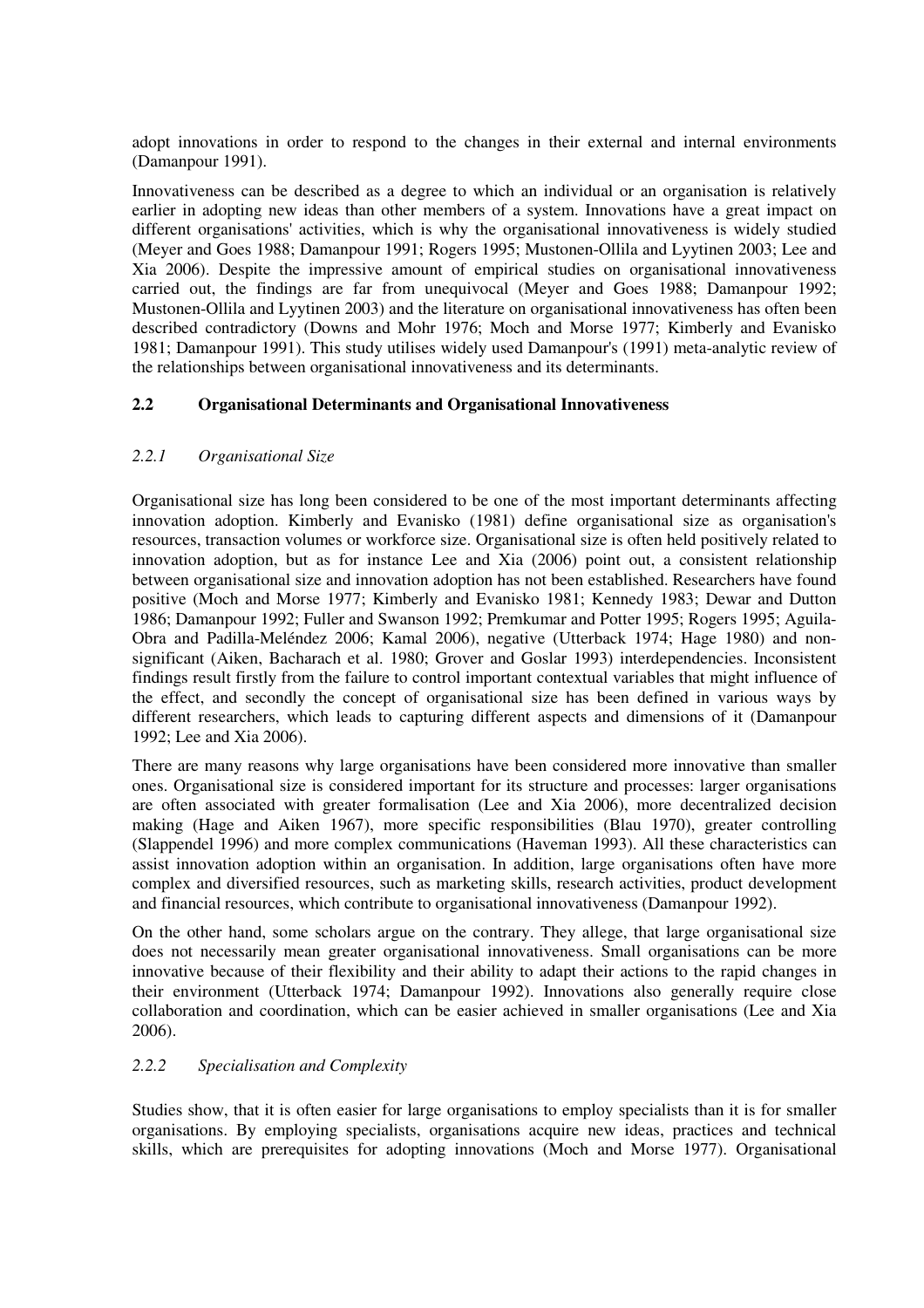specialisation therefore represents the different specialities found in an organisation (Kimberly and Evanisko 1981; Damanpour 1991). Specialisation is often considered to be positively correlated with organisational innovativeness (Moch and Morse 1977; Kimberly and Evanisko 1981; Damanpour 1991; Frambach 1993).

Organisational size also contributes to organisational complexity (Blau 1970), which furthermore has a positive effect on organisational innovativeness (Moch and Morse 1977; Kimberly and Evanisko 1981; Meyer and Goes 1988; Damanpour 1991; Frambach 1993). Complexity is typically measured by the degree of knowledge and expertise organisation's members possess (Hage and Aiken 1967; Zaltman, Duncan et al. 1973). Complexity encourages organisation's members to plan and propose innovations (Kimberly and Evanisko 1981; Rogers 1995) and exchange ideas with each others (Kimberly and Evanisko 1981).

### *2.2.3 Functional Differentiation and Managerial Attitude towards Change*

Functional differentiation refers to the degree to which an organisation is divided into smaller units (Aiken, Bacharach et al. 1980). Functional differentiation is often seen to lead to increased organisational innovativeness (Moch and Morse 1977; Kimberly and Evanisko 1981; Damanpour 1991). The rationale behind such a hypothesis is that problems of coordination and controlling often occur in organisations that are divided into large number of subunits and innovations are used to solve these kinds of problems (Kimberly and Evanisko 1981).

Managerial attitude towards change has also been considered an important facilitator to organisational innovativeness (Dewar and Dutton 1986; Grover 1993). Top management's active involvement and support provide strategic vision and direction, and send signals of the importance of the innovation to other members of the organisation. Managerial support also ensures the adequate resources to be allocated to innovation adoption (Premkumar and Potter 1995). Positive managerial attitude towards change thus generally leads to organisational innovativeness (Damanpour 1991; Premkumar and Potter 1995; Rogers 1995; Aguila-Obra and Padilla-Meléndez 2006).

#### *2.2.4 Slack and Technical Knowledge Resources*

Organisation's slack resources refer to the degree to which uncommitted resources are available to an organisation (Rogers 1995). This contains all the resources an organisation has in its possession in addition to the capacity it has to maintain its critical operations (Hage and Aiken 1967). Slack resources are often measured by financial indicators, such as organisation's budget or the source of finance, or by the changes in expenditures for the organisation's main activity (Hage and Aiken 1967; Damanpour 1991). This factor is therefore positively related to organisational innovativeness (Damanpour 1991; Fuller and Swanson 1992; Rogers 1995).

Technical knowledge resources represent organisation's technical resources and technical potential. It is measured by the presence of technological equipment and personnel with technical experience (Dewar and Dutton 1986; Mustonen-Ollila and Lyytinen 2003). Without technical resources it is impossible to introduce technological innovations into an organisation (Premkumar and Potter 1995). Therefore there is a positive relationship between technical knowledge resources and organisational innovativeness (Huff and Munro 1985; Damanpour 1991; Premkumar and Potter 1995; Mustonen-Ollila and Lyytinen 2003; Aguila-Obra and Padilla-Meléndez 2006).

### *2.2.5 Internal and External Communication*

Internal communication reflects the extent of communication among organisation's units or groups. It is measured for instance by the number of committees within the organisation and the frequency of their meetings (Hage and Aiken 1967), the number of face-to-face contacts (Aiken, Bacharach et al. 1980) and the degree in which different units make common decisions (Damanpour 1991). External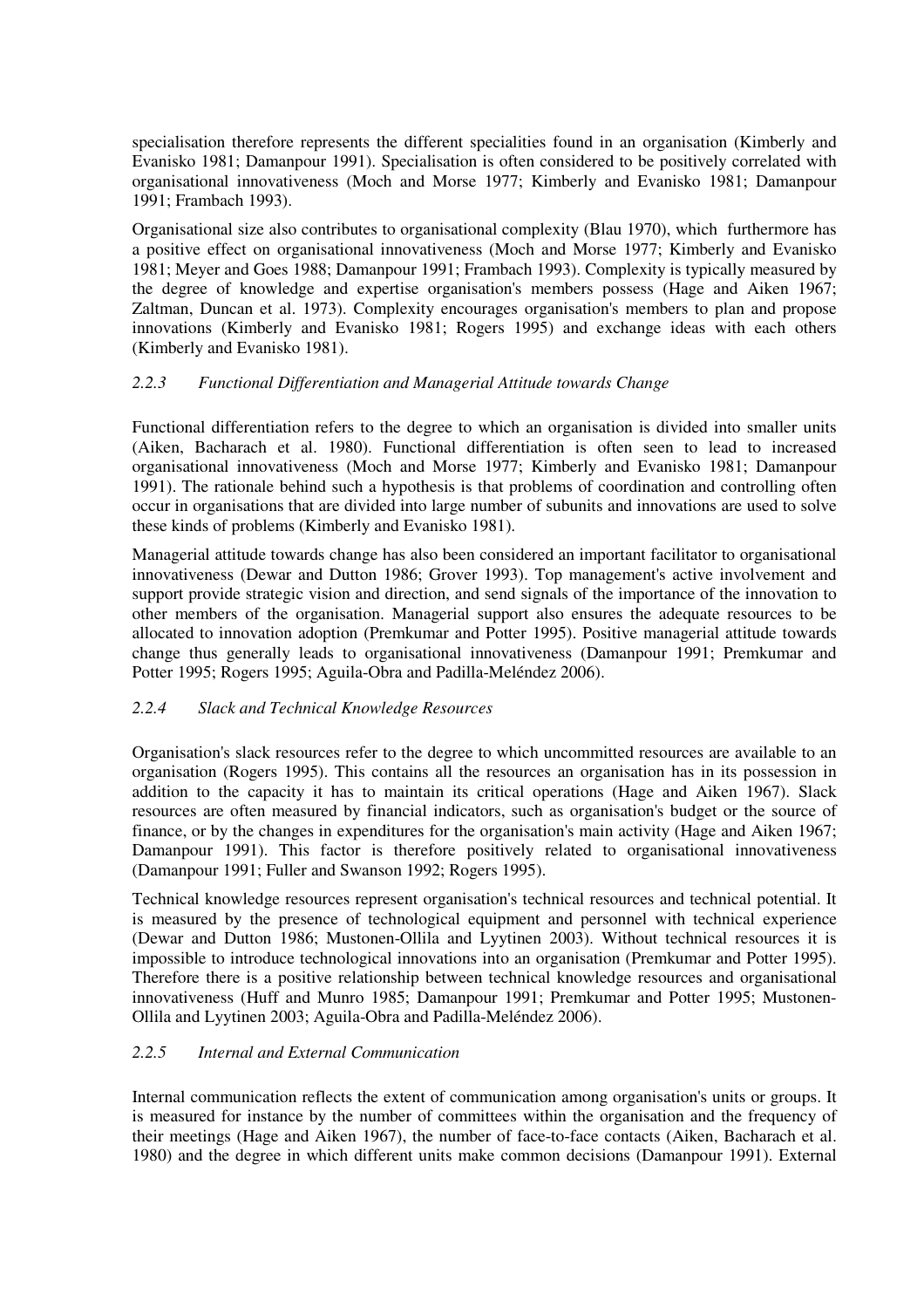communication refers to organisation's ability to communicate and interact with its external environment. This is measured by the involvement of organisation's members in extraorganisational professional events (Damanpour 1991). Both internal and external communication are held positively interconnected to organisational innovativeness (Huff and Munro 1985; Nilakanta and Scamell 1990; Damanpour 1991; Prescott and Conger 1995; Rogers 1995).

### *2.2.6 Centralisation and Formalisation*

Organisational centralisation is the extent to which decision making is concentrated only to a small group of people within an organisation. This variable is considered to be negatively associated with organisational innovativeness (Hage and Aiken 1967; Moch and Morse 1977; Kimberly and Evanisko 1981; Damanpour 1991; Grover and Goslar 1993; Rogers 1995). There seems to be consensus to the notion that high degree of participativeness in organisational decision making contributes to awareness, commitment and involvement among organisation's members (Pierce and Delbecq 1977). If decision making is concentrated only to a small group of people, it often prevents organisational innovativeness (Damanpour 1991). In centralized organisations the upper management is also often unaware of the problems in the operational level, and therefore unable to suggest relevant innovations to meet these problems (Kimberly and Evanisko 1981; Damanpour 1991; Rogers 1995).

Formalisation is the degree to which an organisation emphasizes following rules and procedures (Hage and Aiken 1967; Rogers 1995). Formalisation is measured by the number of different manuals and job descriptions used in organisation or more generally, to the degree of freedom available to organisation's members (Damanpour 1991). Therefore formalisation inhibits openness and organisational innovativeness (Hage and Aiken 1967; Zaltman, Duncan et al. 1973; Rogers 1995).

### *2.2.7 Opinion Leaders and Change Agents*

There are members of organisations who act as opinion leaders. Opinion leaders provide information and advice about innovations to other members of the organisation. They have the ability to influence other people's attitudes or behaviour. The leadership is not based on a formal position in the organisation, but it is earned and maintained by individual's technical competence, social skills and conformity to systems' norms. Hence, they act as a proper model for the others. Organisations can have both innovative opinion leaders and leaders who oppose change. (Rogers 1995; Mustonen-Ollila and Lyytinen 2003).

A change agent is an individual who is external to organisation's systems but who influences organisation's innovation decisions in its own favour. Change agents usually use opinion leaders as their contributors (Rogers 1995; Mustonen-Ollila and Lyytinen 2003).

### **3 RESEARCH DESIGN**

### **3.1 Data Collection**

Because there is not much knowledge on IT innovations within early childhood education a qualitative case study was deemed applicable for this study. Yin (1994) defines case study as follows: A case study is an empirical inquiry that investigates a contemporary phenomenon within its real-life context, especially when the boundaries between phenomenon and context are not clearly evident. A multisite case study approach was followed in order to understand the adoption processes in different organisations.

Five IT development projects within early childhood education field were chosen to the study because they represent the most advanced use of IT within Finnish child care. The data for the study comes mainly from theme interviews, which were complemented with internal project documents. We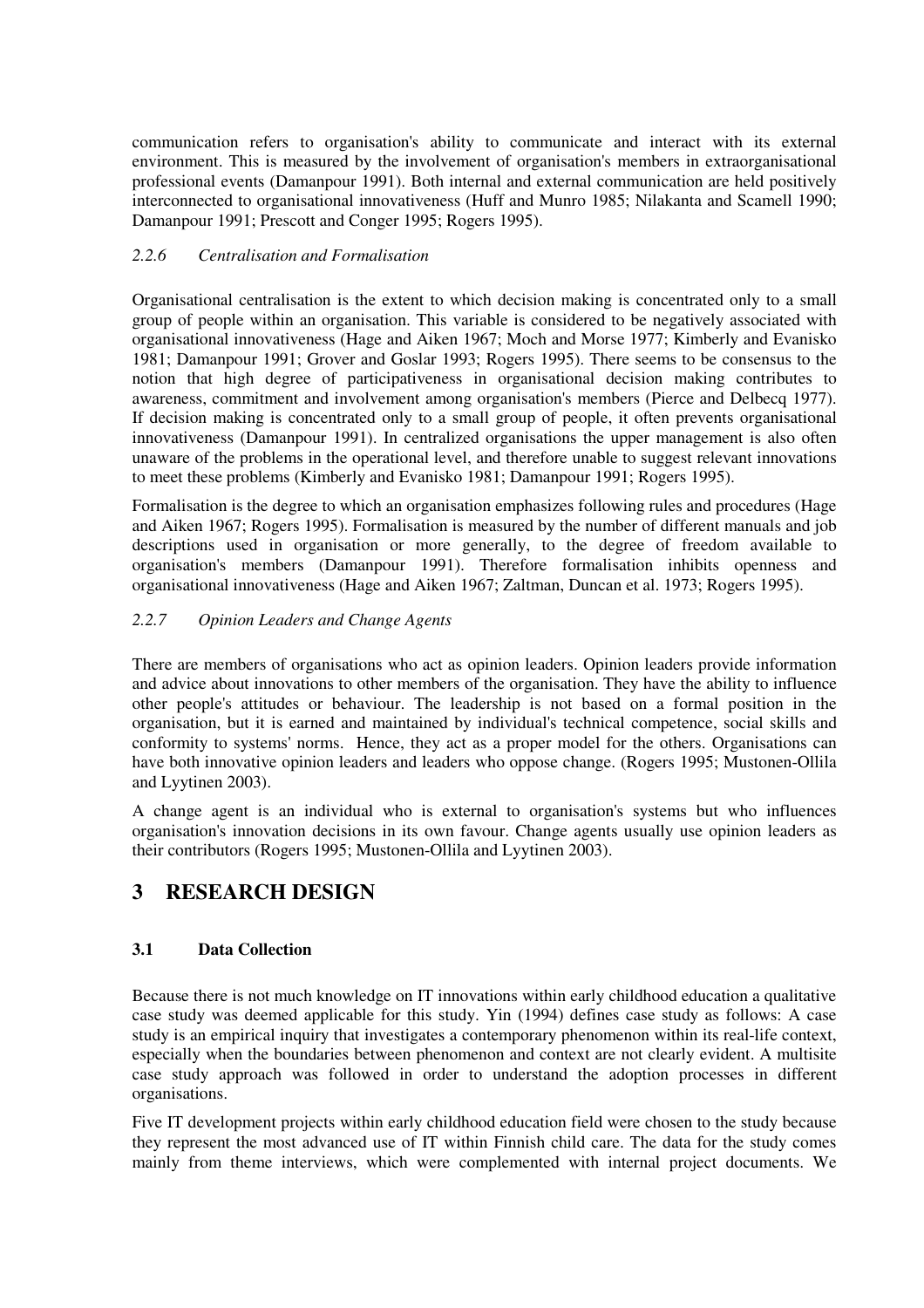interviewed altogether eight early childhood education experts whose titles varied from Project Managers to Directors of day-care centre. This strategy had the advantage of exploiting different perspectives on the key issues. All the interviews were recorded for more detailed analysis. After the interviews, the audio material were listened and transliterated to enable comparison between cases. The data collection took place from November 2006 to June 2007.

### **3.2 Cases**

**Case 1: Regional child care services development project**. A regional development project including nine municipalities in Central Finland was executed in 2005–2007. The idea was to respond to the growing need for day care services in the area. The objective was to produce day care services across municipalities, to clarify different regional day care management models, to develop parent guidance of different day care options, to strengthen service network, to introduce common use of day care information systems and to detect different costs.

One part of the project was a pilot which tested the consolidation of day care information system, municipal time card system and day care planning system. The idea behind the pilot was that basic personal information about children and personnel, and the time they have spent in day-care centres would be automatically transferred to day care information system and to the payroll. This data would then act as a basis for different statistics and invoicing the parents.

Different planning processes and compilation of statistics are really time-consuming tasks in day care, and along with the system these manual tasks would become much easier and efficient to handle. The director of the pilot day-care centre had calculated that the use of the pilot system would save them over 400 working hours per year.

**Case 2: Electronic Parental Services.** An extensive project aiming to develop electronic services for day care and elementary school children's parents has been conducted in a large Finnish city. The purpose of the project was to improve service cost efficiency, quality, fastness and interaction. In other words, the aim is to provide valuable electronic services to little children's parents. Among the services are electronic application for day-care centres and elementary school, electronic notification of open day care places, electronic invoicing, possibility to change one's contact information electronically, electronic application of transfer to another day-care centre, and electronic cancellation of day care places. The goal is to reduce manual processing in day care management and provide better quality services for parents.

**Case 3: "Mobile-kid".** Mobile-kid is an electronic communication service which connects homes and day-care centres. It aims to ease the daily communication between home and day-care centres, and to provide real time information about day-care centres' activities. Mobile-kid exploits Internet, e-mail and SMS. At the moment Mobile-kid pilot is on trial in a relatively small municipality in Central Finland, but the pilot has gained a lot of attention around the country.

**Case 4: Regional Internet services for day care**. An entity of ten northern Finnish municipalities has striven to establish a regional day care operations model, which will provide the most advanced day care services in the whole country. The region is famous for its rapid growth in population, and the need for day care services across municipalities is strongly present. The aim is to manage the whole day care application process on the Internet. Families can also receive bills and browse their customer files electronically. In addition, the customers can send and receive information, such as notices of absence, via e-mail or SMS.

**Case 5: Local e-Government services for early childhood education**. Development work in this project has been done in the area of electronic day care services. It includes customer-oriented information and communications services, and internal information services for the day care personnel. The idea is to gather up fragmented information services of different actors in day care, and to clarify the electronic communication between them. These actions pursue to more efficient and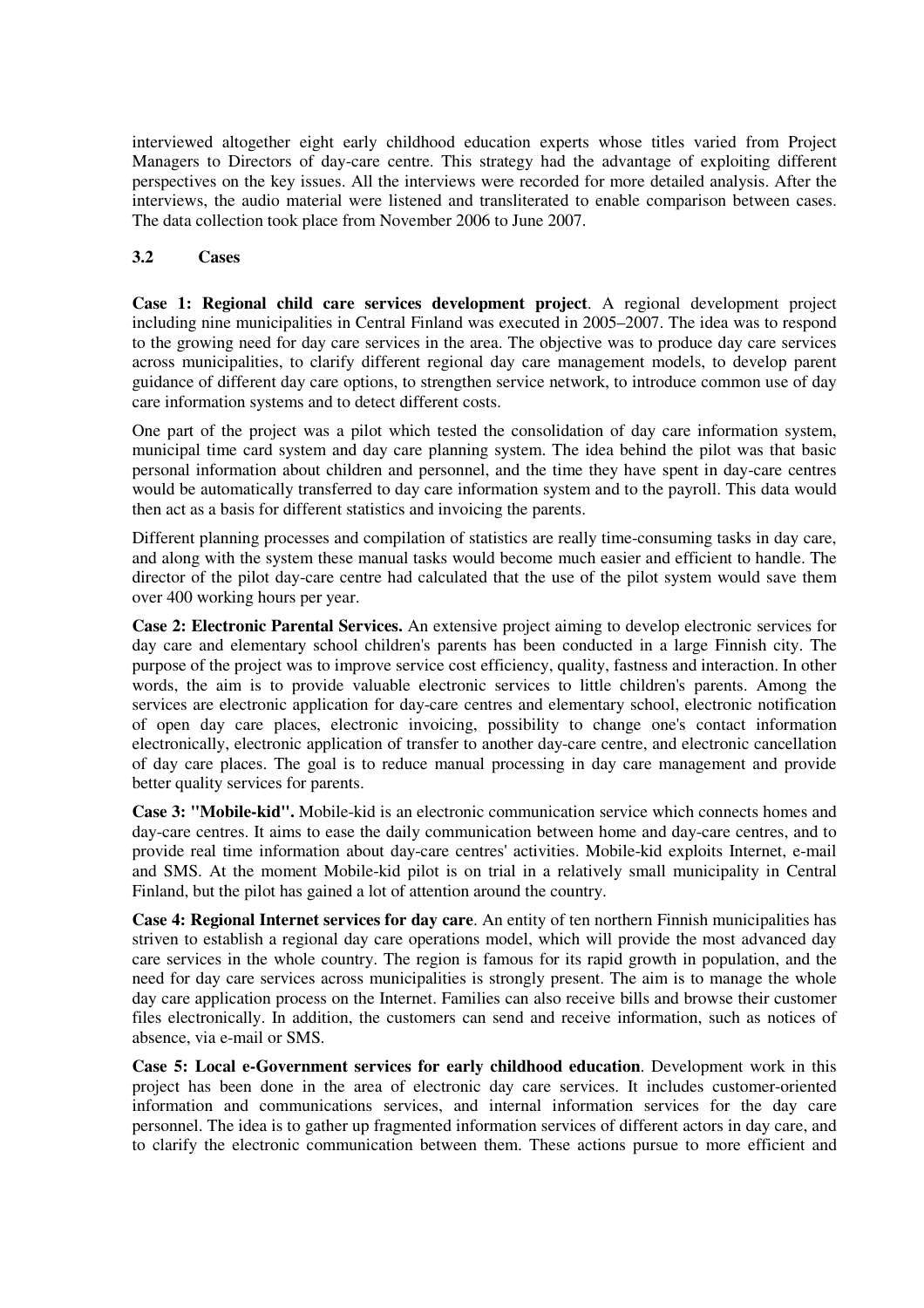smooth processes within day care and helping families to find suitable services for their individual needs.

### **3.3 Findings**

### *3.3.1 Organisational Size*

The studied cases can be divided into two groups: on the Finnish scale, there were both large and small municipalities. On the grounds of the number of children and employees, the largest studied case was case 2 – Electronic Parental Services, which comprises over 6000 children and 1600 day care employees. On the other end was case 3 – "Mobile Kid" – which involves 1000 children and a few hundred day care employees. The findings are therefore quite analogous to the presented theoretical framework: organisational size alone can not predict organisational innovativeness.

### *3.3.2 Specialisation and Complexity*

Specialisation was studied by inquiring the specialities found in an organisation. In Finland, day-care centres' personnel structure is legislated by law, so except for minor differences, the findings were quite similar in all the studied cases.

Complexity is usually measured by the degree of expertise organisation's members possess, therefore this determinant was studied by asking whether the day care personnel had taken part on any survey which would indicate their IT competencies. There were only two municipalities which had done IT capability surveys on their staff, but neither of them covered the whole day care personnel. Therefore the organisational complexity is difficult to assess.

### *3.3.3 Functional Differentiation and Managerial Attitude towards Change*

Functional differentiation was studied by the number of subunits in day-care centres. The results showed that every day-care centre had several subunits, which can lead to problems in coordination and controlling. Technological innovations can help to solve these problems.

Managerial attitude towards change was studied by interviewees' opinions on their projects and whether they thought IT would ease or complicate their everyday work. All the respondents regarded IT innovations positively, and they thought that IT eases their daily tasks.

#### *3.3.4 Slack and Technical Knowledge Resources*

Organisational slack resources are often measured by financial indicators, so the interviewees were asked about the funding of their projects. All the studied cases were given external funding, which made it possible to commence with the projects altogether. Without the external funding none of the studied projects would have commenced.

Technical knowledge resources are measured by the presence of technological equipment in an organisation. All the studied organisations possessed several technical devices (computers, digital cameras, mobile phones, scanners, etc.), which assist organisational innovativeness.

### *3.3.5 Internal and External Communication*

Internal and external communication was studied by asking the project's initiator. This illustrates organisation's ability to communicate and study its surroundings. The findings show that all the studied organisations had listened to the signals from their surroundings, and thus understood the need to develop technological solutions also in child care.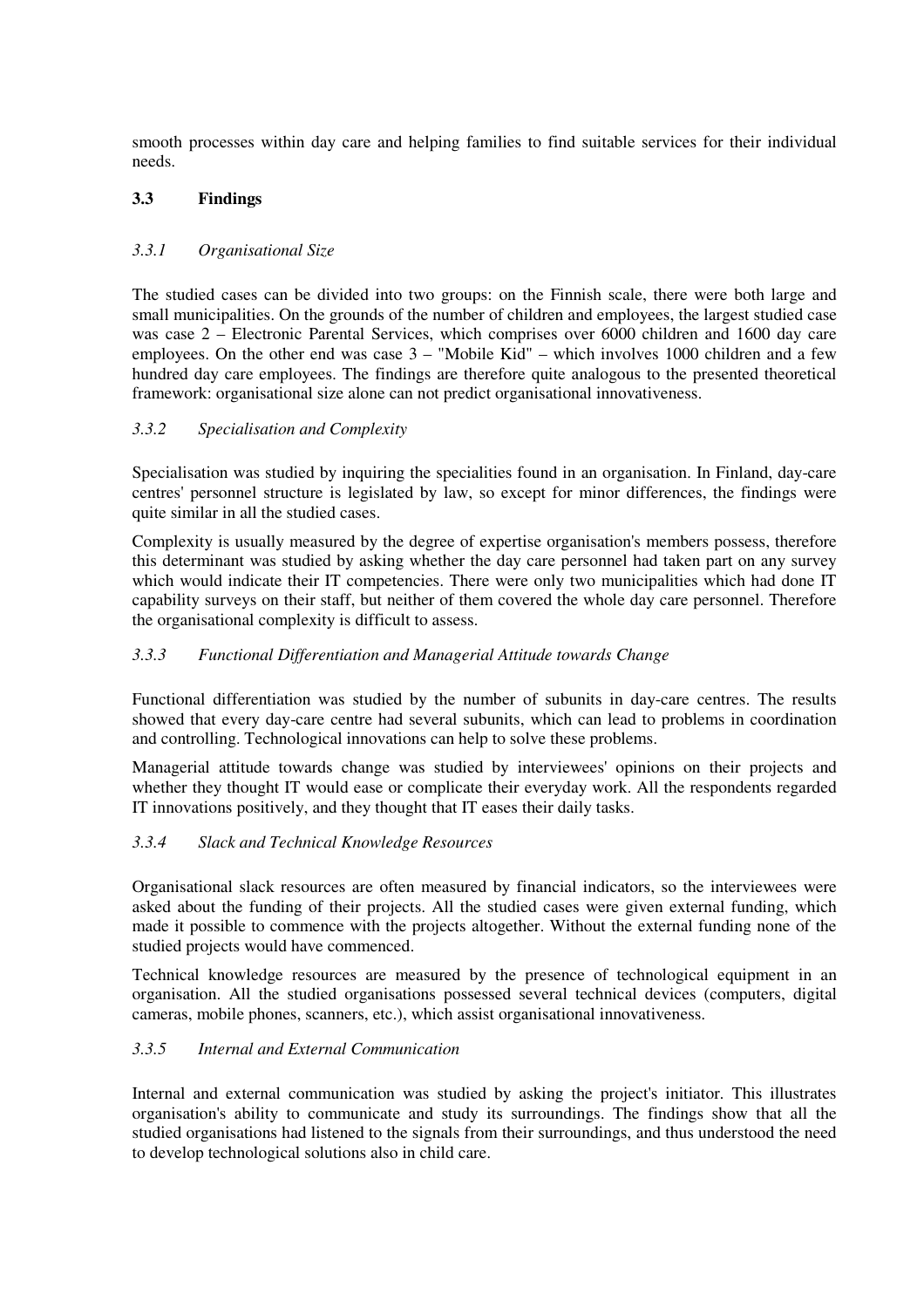### *3.3.6 Centralisation and Formalisation*

Centralisation refers to the extent to which decision making is concentrated only to a small group of people. The final decisions on the initiation of all the studied projects were done jointly with day care specialists and decision-makers.

Formalisation was studied by asking whether an organisation must follow a strict regional IT strategy or whether it is possible to decide the IT solutions independently. The findings show, that none of the studied organisations followed any strict regional IT strategy, which would affect the IT innovations on one's disposal.

### *3.3.7 Opinion Leaders and Change Agents*

Opinion leaders, who provide information on innovations and who have the ability to influence other people's behaviour were found only in two of the studied organisations, whereas a particular change agent – a notable software company – was present in almost all the studied cases. The company had actively demonstrated its technical solutions for early childhood education in all the studied organisations, and many of them had taken the bait.

### **4 DISCUSSION**

According to our research the most significant predictor of innovation adoption was somewhat surprisingly an external change agent, who tried to influence organisations' actions to its favourable direction. Research findings showed that not many of the studied organisations would have commenced their projects if there has not been present a notable software company which provides technical solutions for day care sector. This software vendor had a particular role in triggering all the studied projects by giving demonstrations on different technical solutions for current problems in early childhood education.

Another important predictor was organisation's slack resources. Slack resources are often measured by financial indicators and research findings revealed that all the organisations had gotten outside funding for their projects. The costs of the studied projects were relatively high so without external funding many of these projects would have not been executed. Other important determinants affecting organisational innovativeness in our research were functional differentiation, managerial attitude towards change, technical knowledge resources and external communication. All the studied organisations consist of several units, so they were functionally differentiated. There are often problems in coordination when an organisation is formally divided into large number of functional units. Technical innovations represent solutions to these problems. Our research also revealed that the day care management regard IT innovations positively. Management support helps other members of the organisation to understand the importance of technological innovations and therefore assists innovation adoption. On the grounds of the interviews it can also be stated that the studied organisations had listened to the outside signals in order to improve the quality of early childhood education. Therefore it can be said that external communication has contributed to the organisational innovativeness.

As discussed before, centralisation and formalisation can reduce organisational innovativeness. None of the organisations studied follows a strict regional IT strategy which could at the worst inhibit the organisational innovativeness. The final decision on the initiation of studied projects was also jointly made in all the organisations, which means that there is no centralisation present.

A special concern in this study focused on the interdependency between organisational size and innovation adoption. As noted earlier, there are little consensus on whether the organisational size is positively, negatively or non-significantly related to innovation adoption. According to our study, it is not possible to predict whether an organisation will adopt technological innovations just on the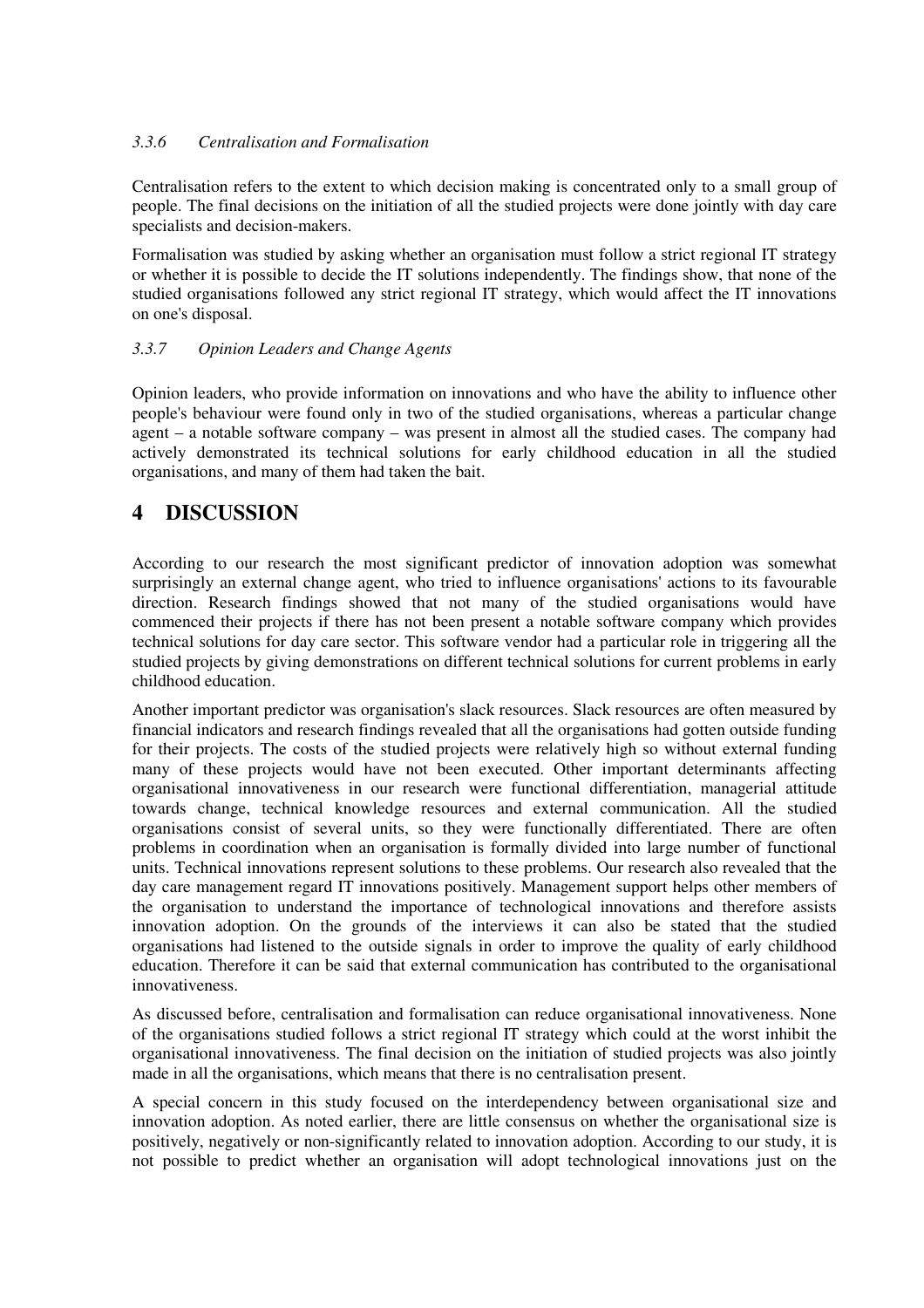grounds of its size. Large organisations tended to have bigger budgets for different development projects and easier accessibility to highly trained professionals to run those projects. It can be also alleged that larger organisations possess the critical mass which often justifies the acquisition of particular technological innovations. However, few of the cases show that smaller organisations can be more innovative because their operations are often more flexible and adaptable.

Based on our research it is difficult to assess the effects of many determinants mentioned in the theoretical part. These determinants include specialisation, complexity, internal communication and opinion leaders. The personnel structure is quite homogeneous in every Finnish day-care centre, so there were not discrepancies between the studied organisations. None of the studied organisations had executed any surveys which would have represented the day care professionals' IT competencies, so it is also impossible to assess the affect of organisational complexity. Examples of internal communication was only found in one organisation, therefore it is not possible to draw any conclusions on that determinant. Opinion leaders were found in only two of the organisations, so it is impossible to generalise the importance of that factor, either.

### **5 CONCLUSION**

This paper analyses the organisational factors affecting IT innovations adoption within early childhood education. Research findings are quite consistent with the existing innovation adoption literature. The most important organisational factors affecting innovation adoption seemed to be change agents and organisation's slack resources. Nonetheless, the study also found many of the factors to be insignificant to innovation adoption.

It is clear that organisations are not alike and different factors in different situations affect to innovation diffusion and adoption. However, day care experts and municipal decision-makers should be aware of different factors affecting the diffusion and adoption of IT innovations within early childhood education so that they could better prepare themselves to the possible problems in IT innovation implementation. This study hopefully helps at least partly on the recognition of those factors.

### References

(Day care Act 36/1973). Day care Act.

- Accenture (2004). eGovernment Leadership: High Performance, Maximum Value.Accenture.
- Accenture (2007). Leadership in Customer Service: Delivering on the Promise.Accenture.
- Aguila-Obra, A. R., Del and A. Padilla-Meléndez (2006). Organizational factors affecting Internet technology adoption. Internet Research, 16 (1), 94-110.
- Aiken, M., S. B. Bacharach, et al. (1980). Organizational Structure, Work Process, and Proposal Making in Administrative Bureaucracies. Academy of Management Journal, 23 (4), 631-652.
- Blau, P. M. (1970). A Formal Theory of Differentiation in Organizations. American Sociological Review, 35 (2), 201-218.
- Damanpour, F. (1991). Organizational Innovation: A Meta-Analysis of Effects of Determinants and Moderators. Academy of Management Journal, 34 (3), 555-590.
- Damanpour, F. (1992). Organizational Size and Innovation. Organization Studies, 13 (3), 375-402.
- Dewar, R. D. and J. E. Dutton (1986). The Adoption of radical and Incremental Innovations: An Empirical Analysis. Management Science, 32 (11), 1422-1433.
- Downs, G. W. and L. B. Mohr (1976). Conceptual Issues in the Study of Innovation. Administrative Science Quarterly, 21 (4), 700-714.
- Frambach, R. T. (1993). An Integrated Model of Organizational Adoption and Diffusion of Innovations. European Journal of Marketing, 27 (5), 22-41.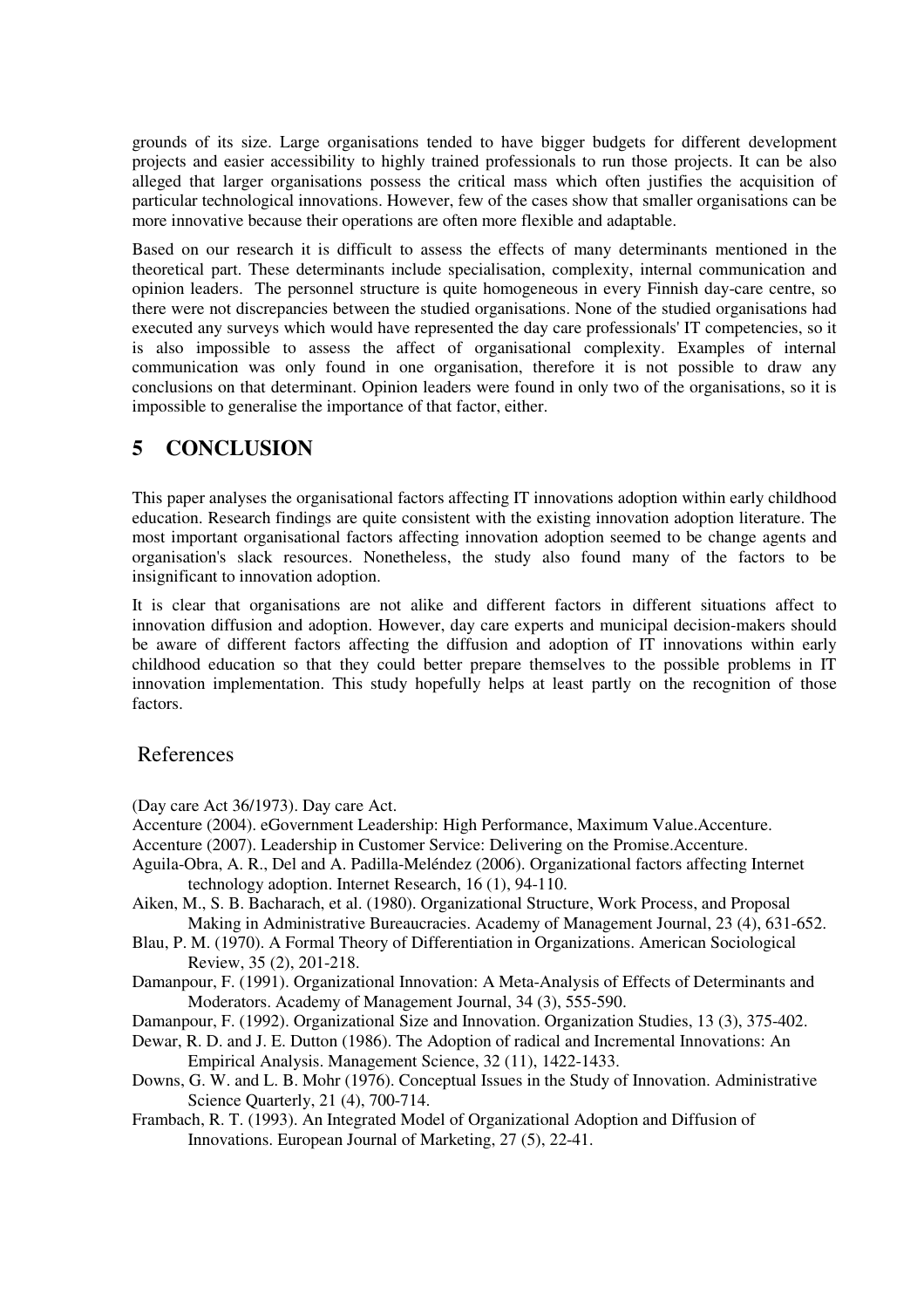- Fuller, M. K. and E. B. Swanson (1992). The Diffusion of Information Centres: Patterns of Innovation Adoption by Professional Subunits. ACM SIGCPR Conference on Computer Personnel Research 370-387.
- Färkkilä, N., T. Kahiluoto, et al. (2006). Report on the situation of children's daycare. September 2005.Ministry of Social Affairs and Health, Helsinki.
- Grover, V. (1993). An Empirically Derived Model for the Adoption of Customer-based Interorganizational Systems. Decision Sciences, 24 (3), 603-640.
- Grover, V. and M. D. Goslar (1993). The Initiation, Adoption, and Implementation of Telecommunications Technologies in U.S. Organizations. Journal of Management Information Systems, 10 (1), 141-163.
- Hage, J. (1980). Theories of Organizations.John Wiley & Sons, New York.
- Hage, J. and M. Aiken (1967). Relationship of Centralization to Other Structural Properties. Administrative Science Quarterly, 12 (2), 72-92.
- Harjuhahto-Madetoja, K., V.-V. Ahonen, et al. (2007). Suomalaista tietoyhteiskuntaa rakentamassa Hallituksen tietoyhteiskuntaohjelma 2003-2007.Finnish Government, Helsinki.
- Haveman, H. A. (1993). Organizational Size and Change: Diversification in the Savings and Loan Industry after Deregulation. Administrative Science Quarterly, 38 (1), 20-50.
- Huff, S. L. and M. C. Munro (1985). Information technology assessment and adoption: a field study. MIS Quarterly (December), 327-338.
- Ikola-Norrbacka, R. (2004). Päivähoito kuntien kilpailuvaltti?Suomen Kuntaliitto, Helsinki.
- Järveläinen, J., T. Kestilä, et al. (2006). Adoption of IT in The Finnish Early Childhood Education. Well-being in the Information Society -seminar (WIS 2006) May 11-12, 2006 Turku School of Economics.
- Kamal, M. M. (2006). IT innovation adoption in the government sector: identifying the critical success factors. Journal of Enterprise Information Management, 19 (2), 192-222.
- Kennedy, M. (1983). The Adoption and Diffusion of New Industrial Products: A Literature Review. European Journal of Marketing, 17 (3), 31-88.
- Kimberly, J. R. and M. J. Evanisko (1981). Organizational innovation: The Influence of Individual, Organizational, and Contextual Factors on Hospital Adoption of Technological and Administrative Innovations. The Academy of Management Journal, 24 (4), 689-713.
- Lee, G. and W. Xia (2006). Organizational size and IT innovation adoption: A meta-analysis. Information & Management, 43 (8), 975-985.
- Lind, M. R. and R. W. Zmud (1991). The influence of a convergence in understanding between technology providers and users of information technology innovativeness. Organisation Science, 2 (2), 195-217.
- Meyer, A. D. and J. B. Goes (1988). Organizational assimilation of innovations: a multilevel contextual analysis. Academy of Management Journal, 31 (4), 897-923.
- Ministry of Social Affairs and Health (2002). Decision in Principle of the Council of State Concerning the National Policy Definition on Early Childhood Education and Care, Helsinki.
- Moch, M. K. and E. V. Morse (1977). Size, Centralization and Organizational Adoption of Innovations. American Sociological Review, 42 (5), 716-725.
- Mustonen-Ollila, E. and K. Lyytinen (2003). Why organizations adopt information system process innovations: a longitudinal study using Diffusion of Innovation theory. Information Systems Journal, 13 (3), 275-297.
- Nilakanta, S. and R. W. Scamell (1990). The Effect of Information Sources and Communication Channels on the Diffusion of Innovation in a Data Base Development Environment. Management Science, 36 (1), 24-40.
- OECD (2003). E-Government in Finland: An Assessment.OECD, Geneve.
- Pierce, J. L. and A. L. Delbecq (1977). Organization Structure, Individual Attitudes and Innovation. The Academy of Management Review, 2 (1), 27-37.
- Premkumar, G. and M. Potter (1995). Adoption of Computer Aided Software Engineering (CASE) Technology: An Innovation Adoption Perspective. Database, 26 (2&3(May/August)), 105- 123.